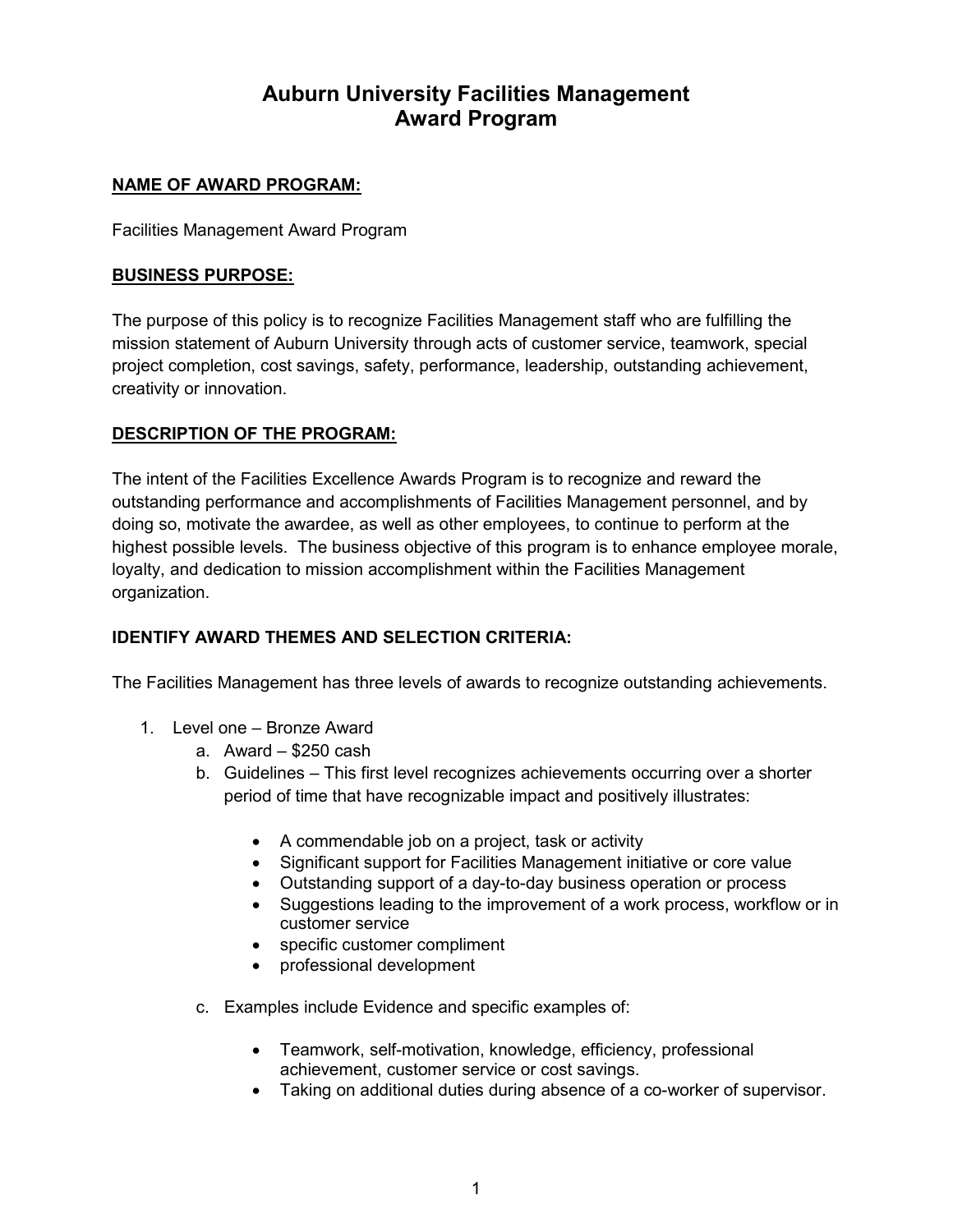- Outstanding achievement and/or contribution above and beyond standard job requirements.
- Outstanding response in an emergency event.
- Professional development, safety or leadership in the workplace.
- 2. Level two Silver Award
	- a. Award \$500 cash
	- b. Guidelines This level recognizes outstanding achievement or accomplishment on a project, or activity occurring over a medium duration of time that more significantly impacts the work, the organization or illustrates Facilities Management's vision, core values or initiatives:
		- Sustained outstanding achievement
		- Extraordinary customer service demonstrating a documented pattern of behavior
		- Contribution above and beyond standard job requirements demonstrating excellence, leadership or collaboration
		- Suggestions leading to the improvement of a work process, workflow or in customer service
		- A specific customer compliment
		- Professional Development
	- c. Examples include Evidence and specific examples of:
		- Safety and teamwork on an assignment requiring maximum effort (inspections, compliance, codes) that significantly impacts customer service and productivity
		- Supervision or coordination efforts for a major University event
		- Development of an improved process/procedure involving collaboration across departments
		- Implementation of programs in support of Facilities Management initiatives or that save University money
- 3. Level two Gold Award
	- a. Award \$1000 cash
	- b. Guidelines This third and highest level is awarded to recognize an extraordinary achievement or contribution accomplished over an extended range of time that had significant positive impact for our customer, department or the University and is likely not to repeat itself:
		- Leadership and collaboration in the workplace effort
		- Initiate, manage and coordinate all aspects of a new program or project development or construction.
		- Extraordinary process improvements or cost savings.
	- c. Examples include Evidence and specific examples of: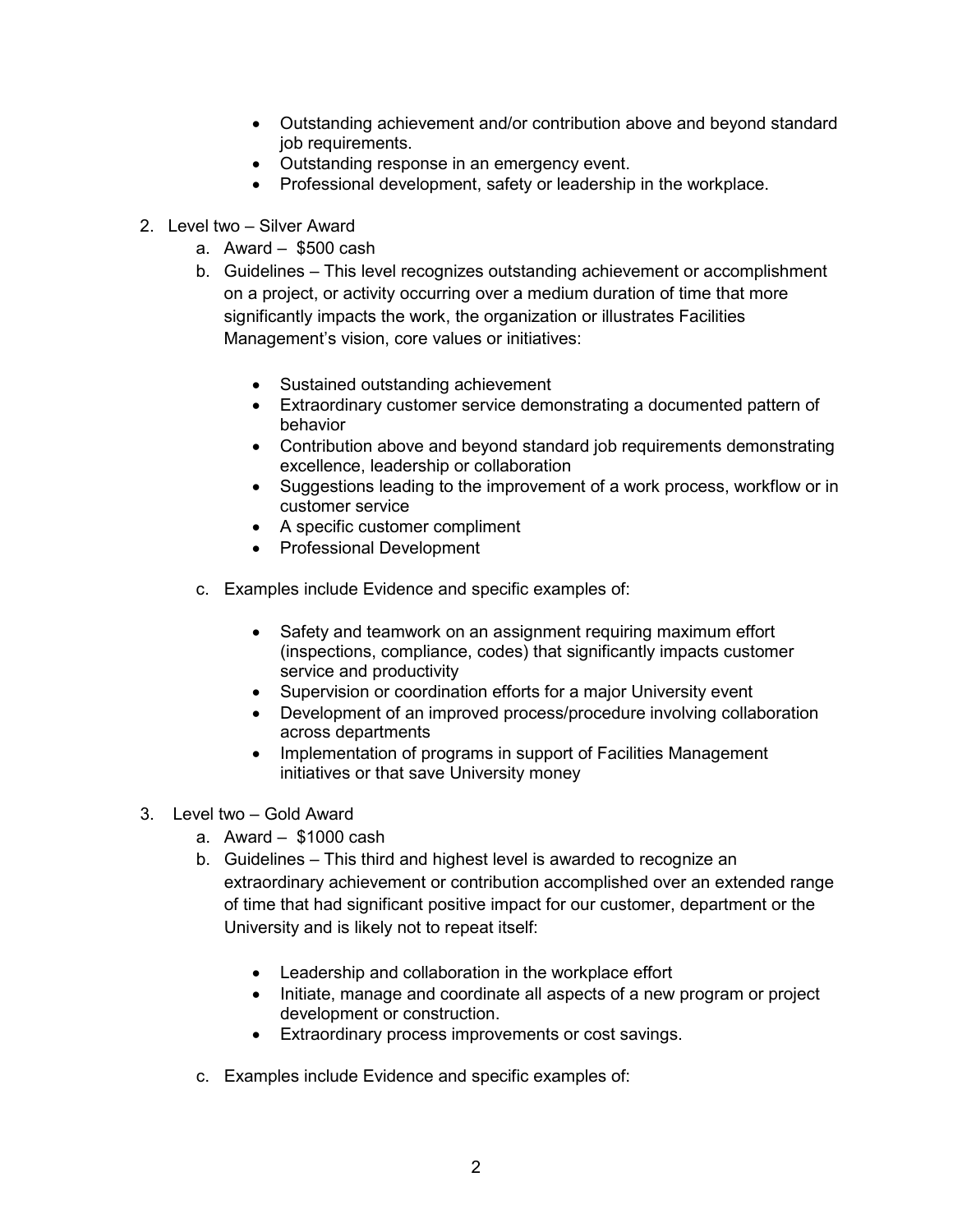- Supervising a multi-day event, ensuring all team members' safety, and/or cost-saving to the University
- Management through to completion of project planning or construction for a new building or major renovation
- Implementation of a significant training effort in support of Facilities Management initiatives

## **IDENTIFY AWARD ELIGIBILITY CRITERIA:**

Eligibility for the Facilities Management Awards program applies to all active salaried and hourly full-time staff or temporary staff working in Auburn Facilities Management.

### **IDENTIFY AWARD TYPES AND FREQUENCY:**

There are no restrictions on how frequently an employee can win an award. Awards will be monetary (cash) and non-monetary (certificates)

### **IDENTIFY NOMINATION AND SELECTION PROCESS:**

Each award has its own distinct nomination justification form with specific questions that must be answered and submitted. Each award nomination should contain a completed nomination justification form, specific examples and/or evidence that are relevant to that particular award, and a letter of recommendation that attest to the candidate's exceeding expectations or outstanding ability, in the award's focus area.

Endorsement by Director: The nomination shall be reviewed by the respective Director of the department (or the senior manager in the case of those organizations that do not have a Director). The Director shall ensure that all nominations meet the criteria for proposed award. The Director shall then send the award nomination justification form, with an endorsement, to the Facilities Management Award program administrator for further review and processing.

- a. Award Review and Approval: All award nominations shall be reviewed and approved by the Facilities review panel.
- b. Review Panel Membership: The Facilities Award Review Panel shall consist of the following members:
	- Executive Director, Operations
	- Executive Director, Design and Construction
	- University Architect
	- Senior Human Resources Manager
	- Three at large members, appointed by the Associate Vice President of Facilities
- c. Review and Approval: The Facilities Excellence Award Review Panel shall assess each nomination to ensure that the documented evidence meets the criteria for the